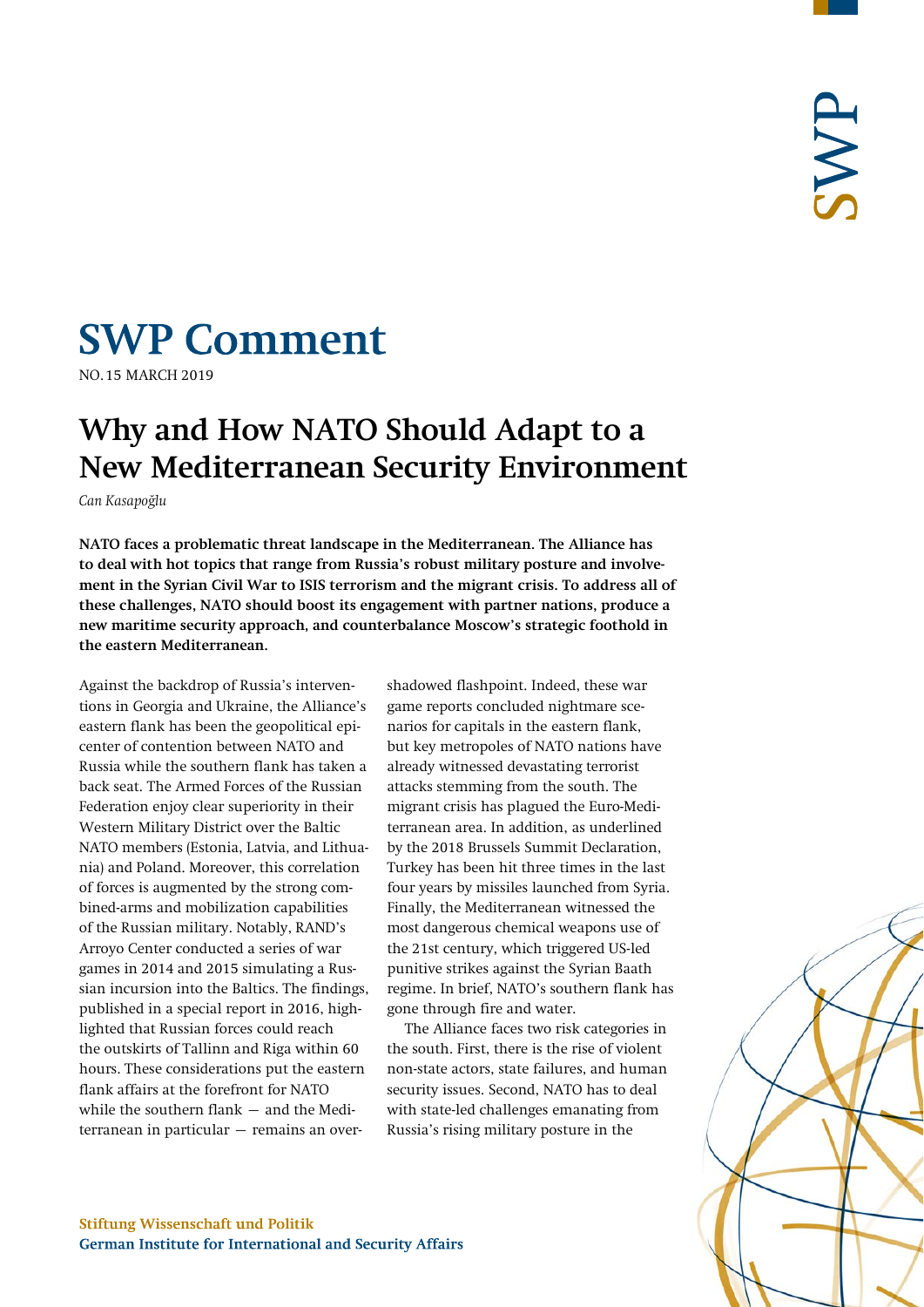eastern Mediterranean. However, unlike the broadly accepted eastern flank narrative, the allies have yet to reach a consensus in the south.

#### **Terrorist Threats and Spillovers**

On November 13, 2015, a series of coordinated terrorist attacks shook Paris. Within five days, France's flagship Charles de Gaulle aircraft carrier had left its home port in Toulon and sailed to the eastern Mediterranean to conduct airstrikes on ISIS. The carrier then passed through the Suez Canal to assume the command of the US task force in the Gulf (CTF-50) in counter-terrorism operations. Around the same time, then-French Prime Minister Manuel Valls told parliament that France could be at risk of a chemical or biological terrorism attack. In fact, only one year earlier, a laptop captured from a Tunisian ISIS operative in Syria revealed the terrorist group's plans for using weapons of mass destruction, including efforts to weaponize bubonic plague.

Similar patterns – namely ISIS connections or time spent with ISIS fighters in the Middle East and North Africa – were present in the 2016 Brussels bombings, the 2016 Berlin Christmas market truck attack (the Tunisian perpetrator was linked to an ISIS cell in Libya), the 2016 Ataturk Airport attack in Istanbul, and the 2017 Istanbul nightclub shooting, among many others.

The one and only time that the Alliance invoked Article  $V -$  the collective defense clause of the North Atlantic Treaty – was in response to the 9/11 terrorist attacks, less than 24 hours after al-Qaeda targeted NATO territory. Thus, NATO had acknowledged that the fight against terrorism was one of its duties. In October 2001, NATO's Standing Naval Forces kicked off Operation Active Endeavour in the Mediterranean, a counter-terrorism effort conducted in compliance with Article V.

There is little room for optimism regarding the terrorism challenge in the south. Al-Qaeda was largely the product of the Afghan jihad in the 1980s, which attracted

5,000 to 20,000 foreign fighters according to various estimates. The Syrian jihad, on the other hand, mobilized up to 40,000 foreign fighters, with some 7,000 of those being from NATO countries. In other words, the real fallout from the Syrian jihad remains to be seen in the coming decades.

Failed and fragile states have become vectors for terrorism in the Euro-Mediterranean region. Syria and Libya may never function as "states" in a Weberian sense again, as militancy could turn into "institutionalized warlordism" in these countries.

NATO should grasp this trend in a geopolitically holistic way. Due to global demographic trends, intrastate conflicts increasingly tend to take place in urbanized areas. Coupled with the growing lethality of modern firepower, overwhelming migrant influxes will accompany each urban warfare case from now on.

Terrorist activity across the southern Mediterranean is complex in nature. Tunisia has a problematic home-grown militancy issue, and this jihadist potential has found a safe haven in Libya amidst the collapse of the Libyan state. Open-source intelligence suggests that training camps established in Libya were used to dispatch Tunisian foreign fighters to Syria. The militancy issue in Libya also threatens Egypt's Western Desert area and overstretches Egyptian security forces between the Libyan frontier and Sinai. In many cases, one cannot separate smuggling, terrorism, and violent extremism from each other in the southern Mediterranean. The Algerian national Mokhtar Belmokhtar, for example, is a key figure in al-Qaeda in the Islamic Maghreb as well as an infamous champion of organized crime. He is known as "Mr Marlboro" or "the King of Marlboros" due to his cigarette smuggling activities.

Overall, NATO does not have an easy way out. Much like its close cooperation with eastern flank partners, for example Finland and Sweden, the Alliance needs to boost its engagement in the southern flank with its Mediterranean Dialogue partners. In fact, the Mediterranean Dialogue is a product of NATO's post-Cold War efforts. Since its

SWP Comment 15 **March 2019**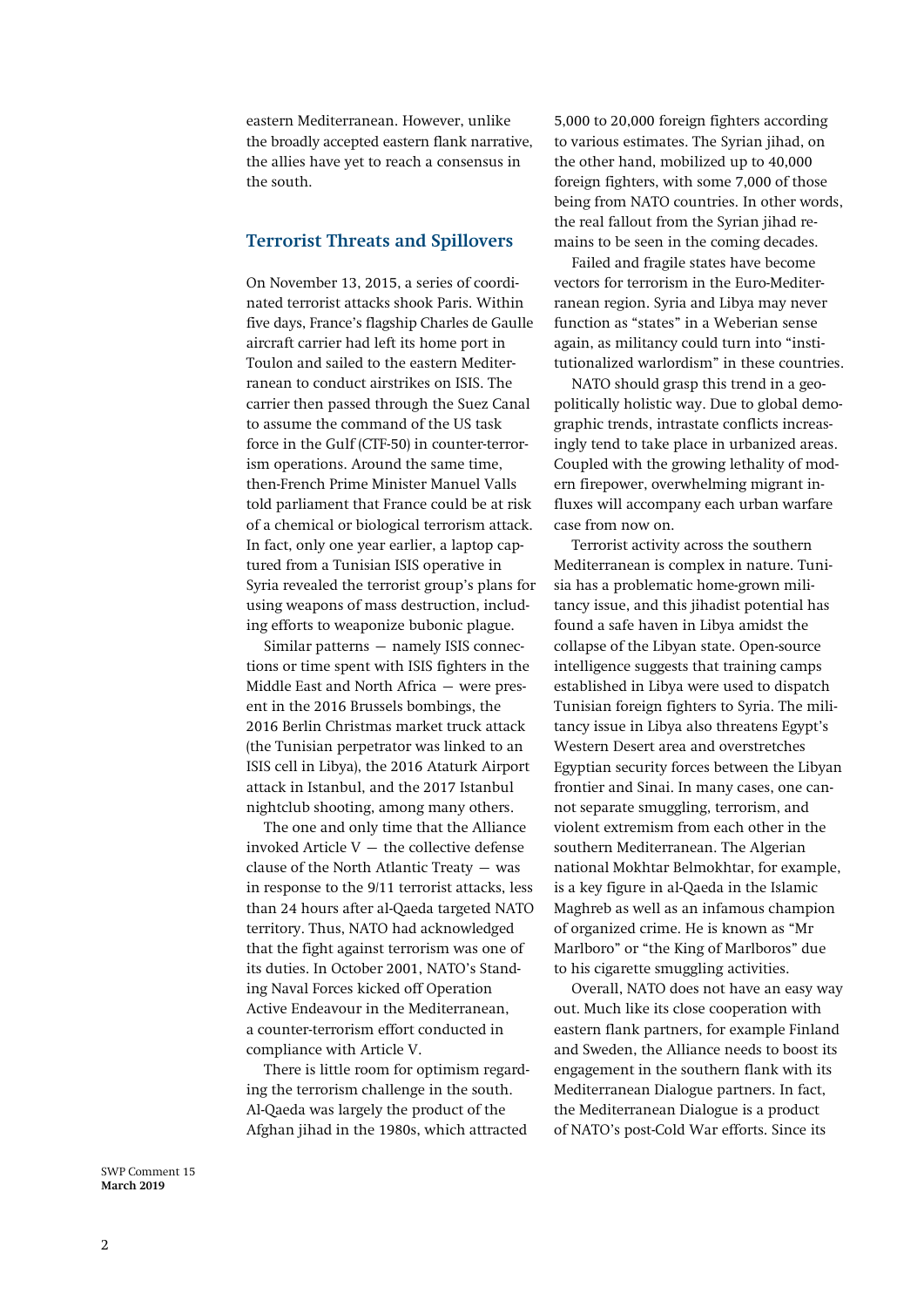establishment in 1994, the regional security environment has gained completely different characteristics. At present, the Alliance needs to initiate tailor-made assistance programs for border security, security sector reform, intelligence cooperation with NATO structures, humanitarian challenges, and counter-terrorism.

Furthermore, although the establishment of the NATO Strategic Direction South Hub (2017) is a milestone for the Alliance, the hub can only make a meaningful difference if it can ensure the Mediterranean Dialogue partners' permanent engagements. Otherwise, this important effort might not be embraced by its target audience.

#### **State-led Challenge: Russia as NATO's Southern Neighbor**

As these risks from non-state actors persist, NATO has a new and ambitious neighbor in the Mediterranean.

The intervention in Syria has fostered the Russian military's combat readiness. According to the Russian Ministry of Defense, more than 63,000 military personnel – including 434 generals and more than 26,000 officers – served in Syria. This includes about 90 percent of the combat pilots who have flown missions over the Syrian skies and 60 percent of the strategic and long-range aviation crews who have taken part in operations. Furthermore, Russia has tested more than 200 weapon systems through its campaign. The Syrian expedition has led to fundamental improvements in the concept of operations. Longrange precision-strike capabilities provided by Kalibr land-attack cruise missiles remain the most notable achievement in this respect. In October 2015, the Russian Navy first used these high-end missiles from warships in the Caspian Sea. The missiles reportedly traveled some 1,800 km before hitting their targets in Syria. The strikes marked a significant success for Moscow. In December 2015 and March 2017, Russian Navy submarines also launched Kalibr missiles from the Mediterranean. Thus, NATO

should be worried about the strategic ramifications of this trend. The Russian Navy can now use its relatively small vessels for long-range conventional strikes and commission its submarines to attack strategic targets deep in enemy territory without passing the nuclear threshold.

Finally, Moscow has turned the Hmeimim Air Base into a "promotion path." Most of the current or recent military district commanders have previously headed the Russian Group of Forces in Syria. More interestingly, General Sergei Surovikin – another former top commander of the Russian contingent  $-$  now serves as chief of the Russian Aerospace Forces, marking the first example in this regard, as General Surovikin is not an aviator. Likewise, General Andrey Kartapolov, now in charge of the newly established Political-Military Directorate (an information warfare command), also made his way there through promotions at Hmeimim.

In brief, Moscow's military gains in the Syrian expedition inevitably affect the overall NATO–Russia balance.

### **NATO Needs a Stronger Mediterranean Posture**

As reflected in the 2016 Warsaw Summit communiqué, the allied leaders have agreed on "projecting stability" on the southern flank. This strategy was based on the assessment that NATO members can be secure if their neighborhoods are stable. The Alliance learned this the hard way through the post-Arab Spring developments. In 2017, NATO officially joined the anti-ISIS coalition and, in the same year, the NATO Strategic Direction South Hub was inaugurated in Naples.

Another pillar of NATO's Mediterranean engagement is Operation Sea Guardian (OSG). The Alliance directly refers to the importance of ensuring maritime security to protect today's globalized economy when explaining the geopolitical grounds for the OSG. Indeed, nearly 65 percent of Western

> SWP Comment 15 **March 2019**